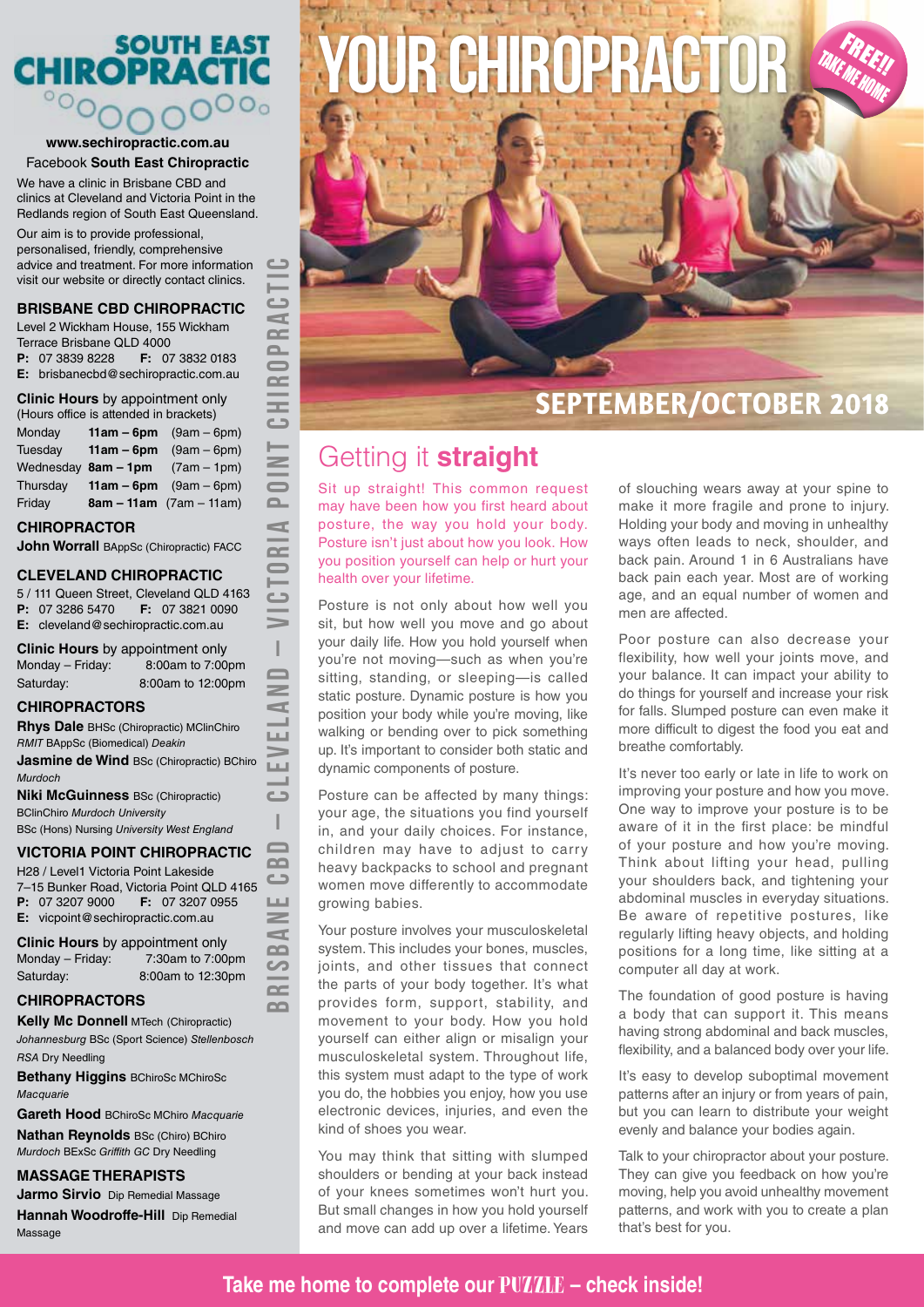# Your garden **and back pain**

When the warmer weather hits, the plants in your garden can take off like they've got somewhere better to be. All that's required is a little sun coupled with a touch of moisture, and your normallyorganised garden bed can become a wild jungle only tameable with a steady weeding hand and a wheelbarrow.

When it comes time to get it under control and remove those pesky weeds, it might prove helpful to treat your body like it's about to undertake an intense training session. Weeding might not seem like a laborious task, but some people may suffer from general muscle soreness and back pain as a result of continuous bending, lifting, weeding, and pruning. Even if you're only in the garden for a few hours, it never hurts to put steps in place that might help to prevent those aches and pains.

Before you grab the garden spade, do a quick warm-up. Stretching your muscles before you tackle the garden can help warm and loosen them up for the task ahead. Once you're ready to head outdoors, arm yourself with tools that might make gardening a little more comfortable. For example, a garden hose requires less strength and effort to use than a watering can, and a garden cart can remove the need to lift heavy bags of soil or compost by hand. Every little change in your gardening habits can make your time outside more enjoyable.

It's easy to get caught up in what you're doing and forget how long you've been pulling weeds, but it might also benefit your body to break up the task into 30-minute sessions. After 30 minutes, take a break, hydrate, and make sure you're feeling comfortable enough to continue. Always remember to bend your knees when lifting, lift with your legs, keep your back straight and share heavy loads.

Gardening is a fun hobby to have, and forming good habits with proper technique can help to reduce the risk of back pain and/or injury. However, should you find yourself feeling worse for wear after a day of lifting and bending in the garden, your chiropractor is available for consultation.



# FOR LIFE<br>
Improve<br>
Be mindful on<br>
Watching tele<br>
Watching tele<br>
Watching tele<br>
Preparing dir<br>
Preparing dir<br>
CHOOSE Preparing dir<br>
CHOOSE Preparing dir<br>
CHOOSE Preparing dir<br>
CHOOSE Preparing dir<br>
CHOOSE Preparing dir<br>
CHO

# Improve **your posture**

- Be mindful of your posture during everyday activities, like watching television, washing dishes, or walking.
- Make sure work surfaces are at a comfortable height for you, whether you're working in an office, doing a hobby, preparing dinner, or eating a meal.

0602

- Take frequent breaks for stretching and moving your body in different ways.
- Wear comfortable, low-heeled shoes.
- Maintain a healthy weight.
- Stay active.

# **Vege balls in masala sauce**

## **INGREDIENTS**

- 1 cauliflower, cut into small pieces
- 1 cup cooked quinoa
- 2 cups cooked brown rice
- 1/2 cup almond meal
- 2 eggs
- 1 tsp paprika
- 1 tsp ground cumin
- 2 tsp salt

## **Masala paste**

- 1 large onion
- 4 cloves garlic
- 1 knob fresh ginger, crushed
- 2 tsp garam masala
- 1/2 tsp chilli powder
- 1 tsp turmeric
- 1 tsp cumin
- 1 tsp ground cloves
- 1/2 tsp ground coriander
- 2 tsp salt

Handful blanched almonds (or cashews) juice of one lemon

- **Masala sauce**
- 1 1/2 cups tomato puree
- 1/2 cup water
- 1 400g can coconut milk

## **METHOD**

Prepare the paste by blending all the ingredients in a food processor until smooth.

Next, make the sauce. Heat a drizzle of oil in pan, add masala paste, stir for 2 minutes until fragrant. Add the tomato puree and water and simmer for 5 minutes. Add the coconut milk, simmer for 5-10 minutes until thick.

While the sauce is simmering, cook the cauliflower in boiling water for about 3 minutes until tender. Drain well and cool slightly. Pulse the quinoa, rice and cauliflower through a food processor until semi-smooth. Transfer mixture to a large mixing bowl and combine with all other ingredients. Roll into small balls.

Heat a little oil in a pan over medium heat – add the balls and cook for a few minutes on each side until browned all the way around. Add masala sauce and serve.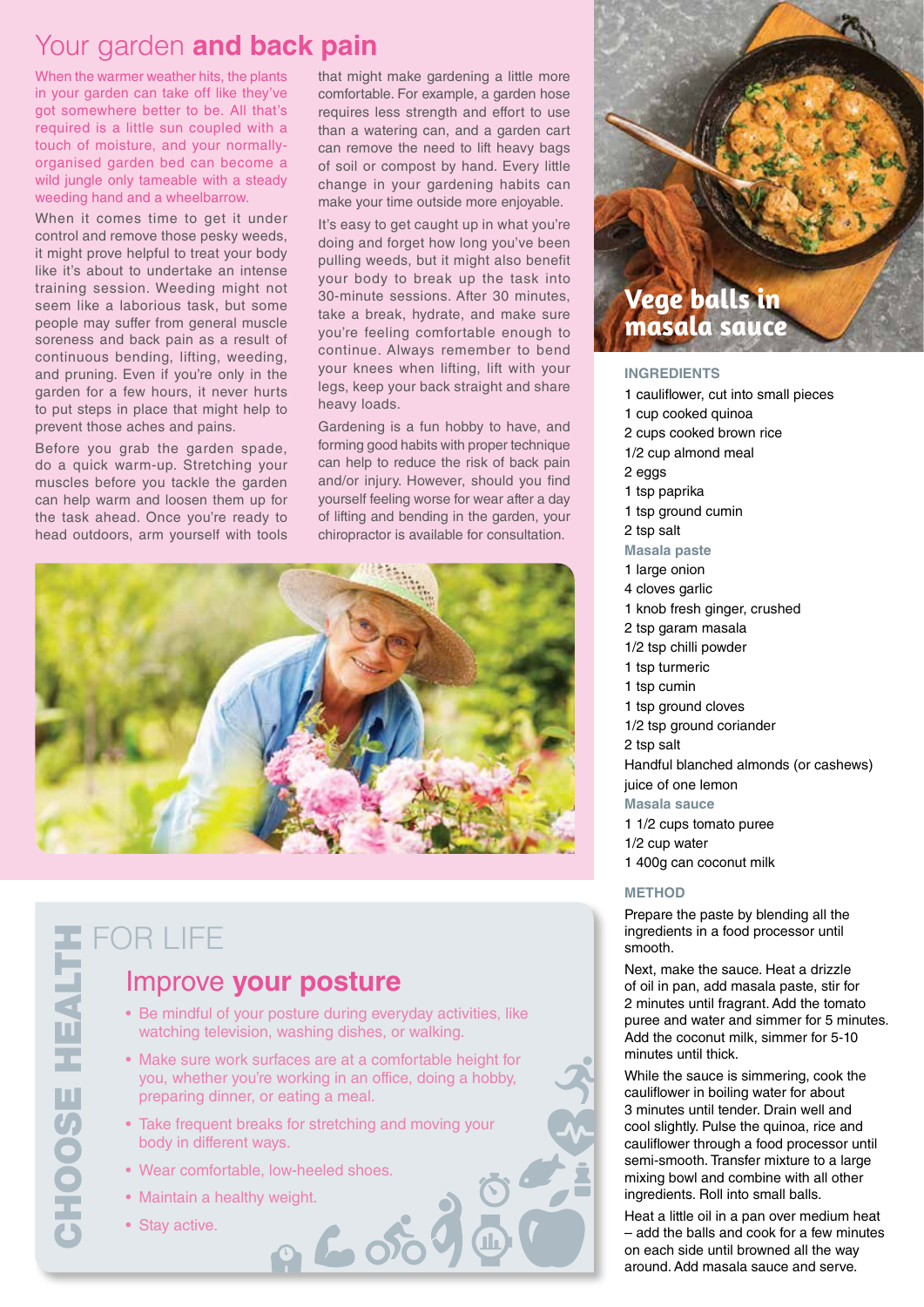| RD SEARCH                       | P  |              | A S      | $\Omega$     | $H_{\perp}$ | Y.       | D | R.            | A T          |          | E.             |              |              |          |              | BKRHRF       |          | SU.          |         | R F          |              | A  | C E     |                |
|---------------------------------|----|--------------|----------|--------------|-------------|----------|---|---------------|--------------|----------|----------------|--------------|--------------|----------|--------------|--------------|----------|--------------|---------|--------------|--------------|----|---------|----------------|
| <b>ALMOND</b>                   |    | м            | E        |              | K           | $\Omega$ |   | B             | $\Omega$     | N        | Е              | S            | C            |          | A R          | $\circ$      | K        | G            | J       | S            | P            | A  | D.      | Е              |
| <b>APPLE</b>                    | Q  | X.           | V        | 7            | J           | N        | X | Т             | Ε            | R.       | $\circ$        | $\top$       | H            | G        | $\mathbf{I}$ | Е            | H        | B            | N.      | $\Omega$     | E            | Q  |         | - F            |
| <b>BANANA</b>                   | N  | Е            |          |              | W           | H.       | Е | Е             |              | B        |                |              |              |          |              | ARROWW       | A        | E            | K       |              | S            |    |         |                |
| <b>BONES</b>                    |    |              |          |              |             |          |   |               |              |          |                |              |              |          |              |              |          |              |         |              |              |    |         |                |
| <b>CUCUMBER</b>                 | V  | N            |          | P            | N           | D.       | Q | W             | P            | F        | A              | $\top$       |              | Z N X M  |              |              | C        | Е            |         | $\Omega$     | T.           | A  | W O     |                |
| <b>DYNAMIC</b>                  | V  | H            |          | R            | N           | B.       | W | Е             | N            | U        | M              | M            |              | D        | K            | C            | - S      | $\circ$      |         |              | Q K A        | E  | O N     |                |
| <b>GARDEN</b>                   | м  | Z            | S        |              | N           | V        | н | P             |              | С        | D              |              | V            | P        | Z            | M            |          | K            | J       | A            | A            | B  |         | R              |
| <b>HAPPY</b>                    | J  | K            | O        | G            |             | U        | S | G             | U            | P        | Y              | - N          | G            | K        | C            | D            | Y        | Е            | Τ       | N            | J            |    | G L     |                |
| <b>HEIGHT</b>                   |    |              |          |              |             |          |   |               |              |          |                |              |              |          |              |              |          |              |         |              |              |    |         |                |
| <b>HONEY</b><br><b>HYDRATE</b>  | м  | D.           | P        | м            | N           | $\Omega$ | м | C             | B            | H        | N.             | W            | Z            | S.       | E            |              | N.       | C            | H       | A            | $\Omega$     | P  | P       | A              |
| <b>IMMUNE</b>                   | C  |              | P        | U            | X           |          | U | C             | $\mathsf{Y}$ | V        | $\overline{A}$ | E            | S.           | $\circ$  | $\mathbf{L}$ | $\mathsf{A}$ | Z        | S.           | $\cdot$ | N            |              | S  |         |                |
| <b>INJURY</b>                   | Z  | H.           | $\Omega$ | <sub>N</sub> | A           | м        | K | Е             | X            | <b>N</b> | м              |              |              | X.       | A            | T            | A N      |              | Y       | A            | N            | н  | N M     |                |
| <b>JOINTS</b>                   | Y. | A            | D        | G            | B           |          | N |               | Y            | P        |                | G            | $\mathbf{J}$ | F.       | X E          |              | M V      |              | - Y     | B            |              | Ω  |         | $\circ$        |
| <b>KNEES</b>                    |    | R W          | J        | Е            | $\Omega$    | $\Omega$ |   |               | A            | Е        | C              | H            | C.           | G        |              |              | A        |              | G       | N            | S            |    |         | $\overline{N}$ |
| <b>LIFTING</b>                  |    |              |          |              |             |          |   |               |              |          |                |              |              |          |              |              |          |              |         |              |              |    |         |                |
| <b>MUSCULOSKELETAL</b>          | Z  | Е            | R        | H            | H.          | Y        | Е | Q             | R.           | W P      |                | T            | X.           | т        | H            | Е            |          |              | P       | Е            | S            |    | M D     |                |
| <b>OPTIMISM</b>                 | Τ  | Е            |          | R            | F           |          | Y | N             | $\Omega$     | Z        | P              | Y.           | H            | G        | Y            | K            | M        | B            |         | D            |              | D. | S       | - D            |
| <b>PESSIMIST</b>                | H. | D            | O        | H            | S           |          | A |               |              | C        | E              | E            | H            | R.       | U            | S            | D        | U            | R       | R.           | $\circ$      | Е  |         | $\times$       |
| <b>POSITIVE</b>                 | P  |              | м        | G            | A           | S.       | D | A             | K Y          |          | M              |              | Q U          | $\Omega$ | E            | $\circ$      | S        | $\mathbf{I}$ | Т       | $\mathsf{A}$ | A            | R. | M U     |                |
| <b>SHOES</b><br><b>SHOULDER</b> |    | <sub>N</sub> | F        | S            | R           |          | O | R             | N.           |          | Л.             |              | U            | H.       | G            |              | $\Omega$ | Е            | G       | G            | P            | O  |         | G              |
| <b>SPADE</b>                    | M  |              |          |              |             |          |   |               |              | A        |                |              |              |          |              |              |          |              |         |              |              |    |         |                |
| <b>SQUAT</b>                    | K. | G            | $\Omega$ | U            | H           | U        | K | $\mathsf{A}$  | E            | B        | N.             | <sup>U</sup> | $\cup$       | C.       | $\mathsf{A}$ | $\cup$       | H        | W            |         |              |              | R  |         | -R             |
| <b>STATIC</b>                   |    | E            | V        | Y            | C           | $\Omega$ | G | R.            | E            |          | Q              | M            |              |          | P            | C            | C.       | $\mathsf{U}$ | N       |              | N.           | N  | P       | E              |
| <b>SURFACE</b>                  | A  |              | X P      |              | $\Omega$    | $\Omega$ | Е | $\circ$       | S.           | R        | X              |              | P            | E.       | P            | S            | Z        | R            | A       |              | G            | H  | $O$ $P$ |                |
| <b>WALKING</b>                  |    | R.           | D        | P            | P           | P        | Е | S             | S            |          | M              |              | S            |          |              | U            | K        | U            |         |              | R R Y        | W  | N Q     |                |
| <b>WEEDING</b>                  |    |              |          |              |             |          |   |               |              |          |                |              |              |          |              |              |          |              |         |              |              |    |         |                |
| <b>WEIGHT</b>                   | V  | P            | X.       | A            | A           | W        | U | $\mathcal{L}$ | H            | Q        | C              | F            |              |          | Е            | М            | Q        |              | W       | Y            | W            | C  | B       | M              |
| <b>WHEELBARROW</b>              | U  |              |          | N Y H A X P  |             |          |   | B             | C            | X V      |                | Z            | E            | J        |              | S            |          | T W V        |         | $\mathsf{X}$ | $\mathsf{L}$ | S  | Z K     |                |

# Did You Know? **10 Food Facts** - www.

- **1.** Apples are made of 25% air, which is why they float.
- **2.** Apples, pears, cherries, plums, apricots, raspberries, strawberries and peaches all belong to the rose family.
- **3.** Bananas contain high levels of tryptophan, which converts into serotonin a type of chemical in our brain that influences mood.
- **4.** Peppers have a chemical compound known as capsaicin that tricks your sensory nerves, causing you to feel like your mouth is being burned.
- **5.** Cucumbers contain electrolytes, which are minerals that include calcium, chloride, magnesium, phosphate, potassium, and sodium, which helps your body restore what it may have lost through dehydration.
- **6.** Almonds are actually a seed, not a nut as we know it. They're the seeds of a flower and they're directly related to the botanical families of orchids and roses.
- **7.** Egg yolks are one of the few foods that naturally contain Vitamin D.
- **8.** Greek yoghurt contains up to double the amount of protein than other types.
- **9.** Honey is the only food with an eternal shelf life.
- **10.** Kale is the most nutritiously dense vegetable. Just one cup of raw kale has only 33 calories yet it contains 684% of vitamin K, 134% of vitamin C, 206% of Vitamin A as well as iron, folate, omega-3s, magnesium, calcium, iron, fibre, and two grams of protein.